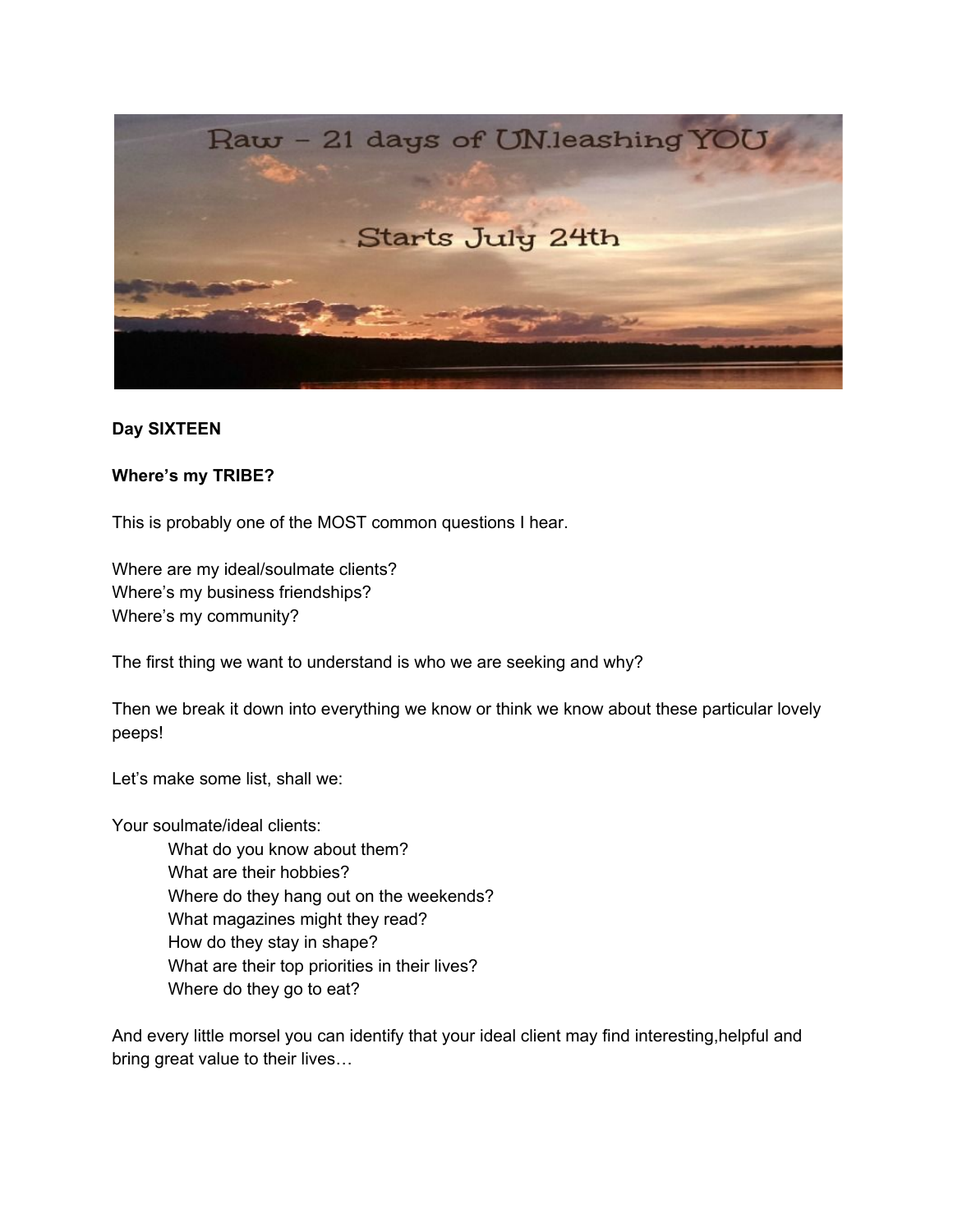You want to be able to identify their loves, so you can spend time where they are most apt to be!

I'd love to invite you to scribble as much as you can about everything you KNOW about your ideal client.

Then create a list of where you might find them hanging out.

Then if you feel an intuitive hit on any of these places, maybe you could arrange to do a talk at one of these spaces for your ideal client about one of their top challenges and how you can support them to move forward.

What might all that look like?

Dream, go crazy, be over the top, listen to your heart….go there!

You can follow the above process to seek out business partners, business besties, accountability partnerships and to grow your community.

Ask yourself who am I looking for and why?

Start putting yourself out into spaces where these people congregate and asking.

Asking so often feels uncomfy.

So if you feel uncomfortable asking about growing your community, business partnerships, client acquisitions…

I ask you to dive into that conversation with yourself. Do some exploratory deep digging into why you feel uncomfy putting yourself out there and growing your tribe?

| Keep digging up old stories. |  |
|------------------------------|--|
| Old beliefs.                 |  |
| Patterns.                    |  |
| Habits.                      |  |
| Transitions.                 |  |
| Changes.                     |  |
| Feelings.                    |  |
|                              |  |

See what comes up around feeling uncomfortable putting yourself out there and asking people to join you and your community?!